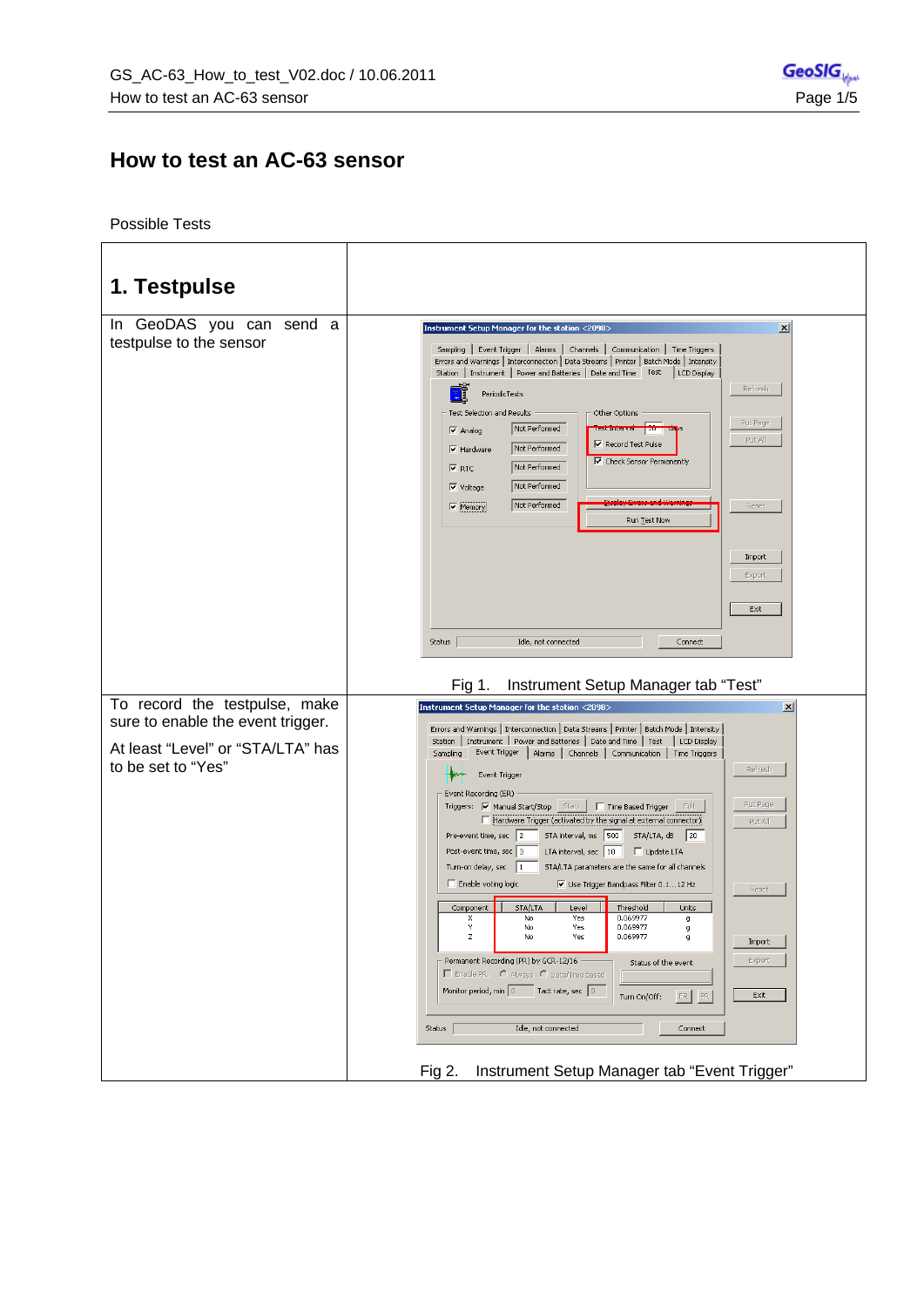GS\_AC-63\_How\_to\_test\_V02.doc / 10.06.2011 How to test an AC-63 sensor

| enSi     |
|----------|
| Page 2/5 |

| It will look like this.                                                                                                     | <b>State Library</b><br>128.81<br>Film 68, AC-63, TG, EESTPILSE GST. Start 2001.2000 Tzattritatill League TAJTS sociatels samples at 200 spe<br>Station code: PAE: Teamoravel: 650 24 AH 82.25; S.m. 122581. Posisional: S.vic. Protocont: 10 vic                                                                                                                                                                                                                                                                                                                                                                                                                                                                                                                                                     |
|-----------------------------------------------------------------------------------------------------------------------------|-------------------------------------------------------------------------------------------------------------------------------------------------------------------------------------------------------------------------------------------------------------------------------------------------------------------------------------------------------------------------------------------------------------------------------------------------------------------------------------------------------------------------------------------------------------------------------------------------------------------------------------------------------------------------------------------------------------------------------------------------------------------------------------------------------|
| As on the AC-63 each cell<br>creates its own testpulse, it can<br>look different; especially the level<br>can be different. | Peer, 4.300 pat 617 sec.<br>-0.09<br>华道台<br>0.25<br>0.2                                                                                                                                                                                                                                                                                                                                                                                                                                                                                                                                                                                                                                                                                                                                               |
| So<br>make always sure, to<br>compare testpulse results only<br>from the same sensor.                                       | That 4,500 g at 617 tel:<br>0.00<br>兰山崎<br>$-0.256$<br>that: 4.995 gat EST and<br>$\frac{1}{11}$ at<br>0.25<br>打骂                                                                                                                                                                                                                                                                                                                                                                                                                                                                                                                                                                                                                                                                                     |
|                                                                                                                             | Fig 3.<br>Testpulse AC-63                                                                                                                                                                                                                                                                                                                                                                                                                                                                                                                                                                                                                                                                                                                                                                             |
|                                                                                                                             |                                                                                                                                                                                                                                                                                                                                                                                                                                                                                                                                                                                                                                                                                                                                                                                                       |
| 2. Tilt Test                                                                                                                |                                                                                                                                                                                                                                                                                                                                                                                                                                                                                                                                                                                                                                                                                                                                                                                                       |
| On AC-63 it is possible also to<br>make a tilt test.                                                                        | Tilt the sensor on $X/Y$ axis + and - 90 $^{\circ}$ to get 1 g on the output.<br>For the Z axis you turn it upside down to get 2 g, except on a 1 g sensor<br>you will get only 1 g.                                                                                                                                                                                                                                                                                                                                                                                                                                                                                                                                                                                                                  |
|                                                                                                                             |                                                                                                                                                                                                                                                                                                                                                                                                                                                                                                                                                                                                                                                                                                                                                                                                       |
|                                                                                                                             | Do always baseline corrections before you test<br>IF                                                                                                                                                                                                                                                                                                                                                                                                                                                                                                                                                                                                                                                                                                                                                  |
| <b>Baseline correction</b>                                                                                                  |                                                                                                                                                                                                                                                                                                                                                                                                                                                                                                                                                                                                                                                                                                                                                                                                       |
|                                                                                                                             | Instrument Setup Manager for the station <2098><br>$\vert x \vert$<br>Errors and Warnings   Interconnection   Data Streams   Printer   Batch Mode   Intensity<br>Station   Instrument   Power and Batteries   Date and Time   Test<br>  LCD Display<br>Sampling<br>Event Trigger   Alarms   Channels   Communication   Time Triggers<br>Refresh<br>Sampling<br>General<br>Put Page<br>100<br>Sampling Rate<br>DC Drift Compensation<br>Put All<br>Reset Realtime Peaks<br>Correct the Baseline<br>Monitoring of the Real Data<br>$\Gamma$ Fast Update<br>Output units   Units g<br>▾<br>Type of the Data<br>x<br>z<br>Reset<br>$\blacksquare$<br>Frequency of RSD peaks<br><b>DSP Peak Values</b><br>Import<br>x<br>Peak Type<br>Y<br>z<br>Export<br>Exit<br>Status<br>Idle, not connected<br>Connect |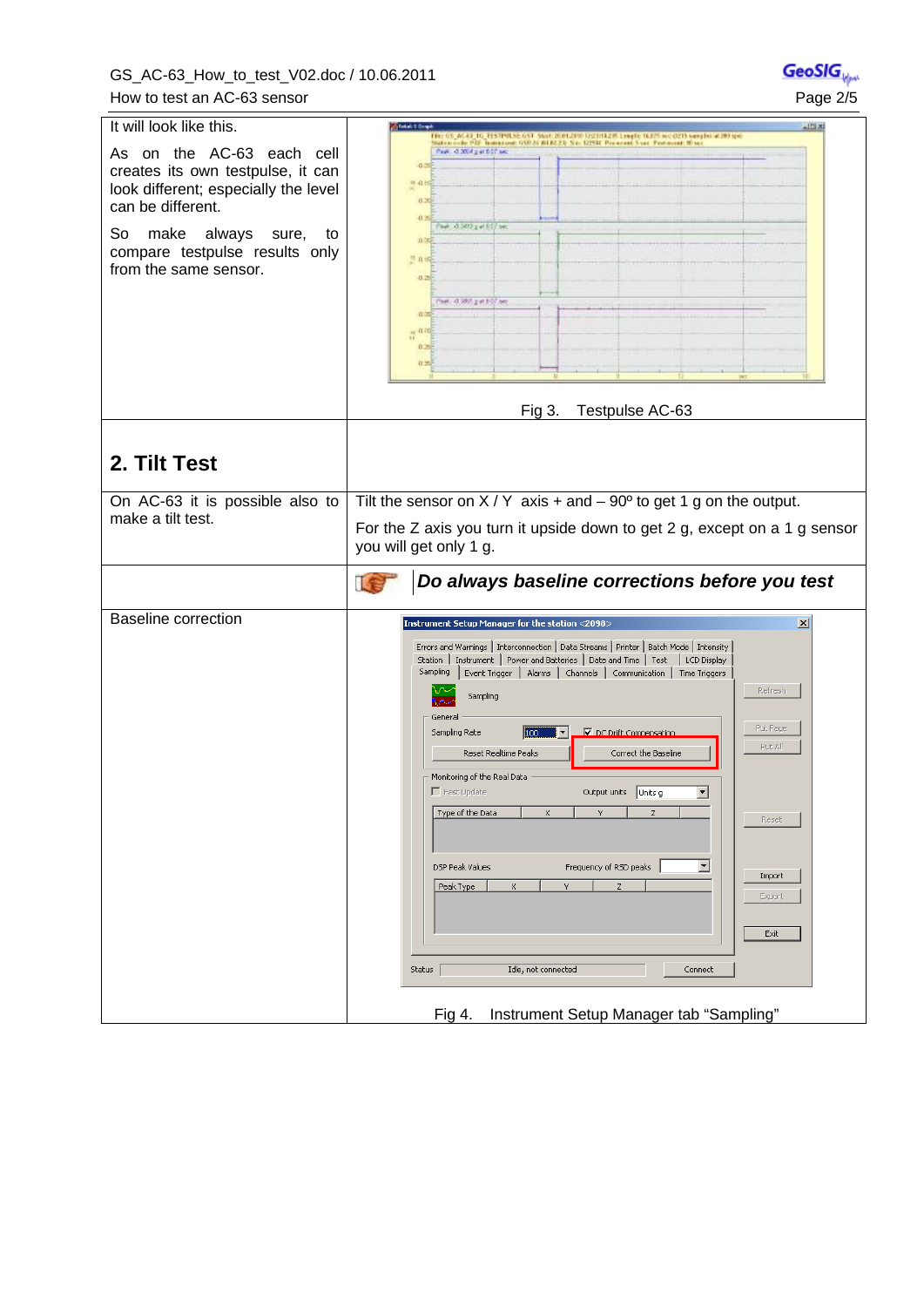

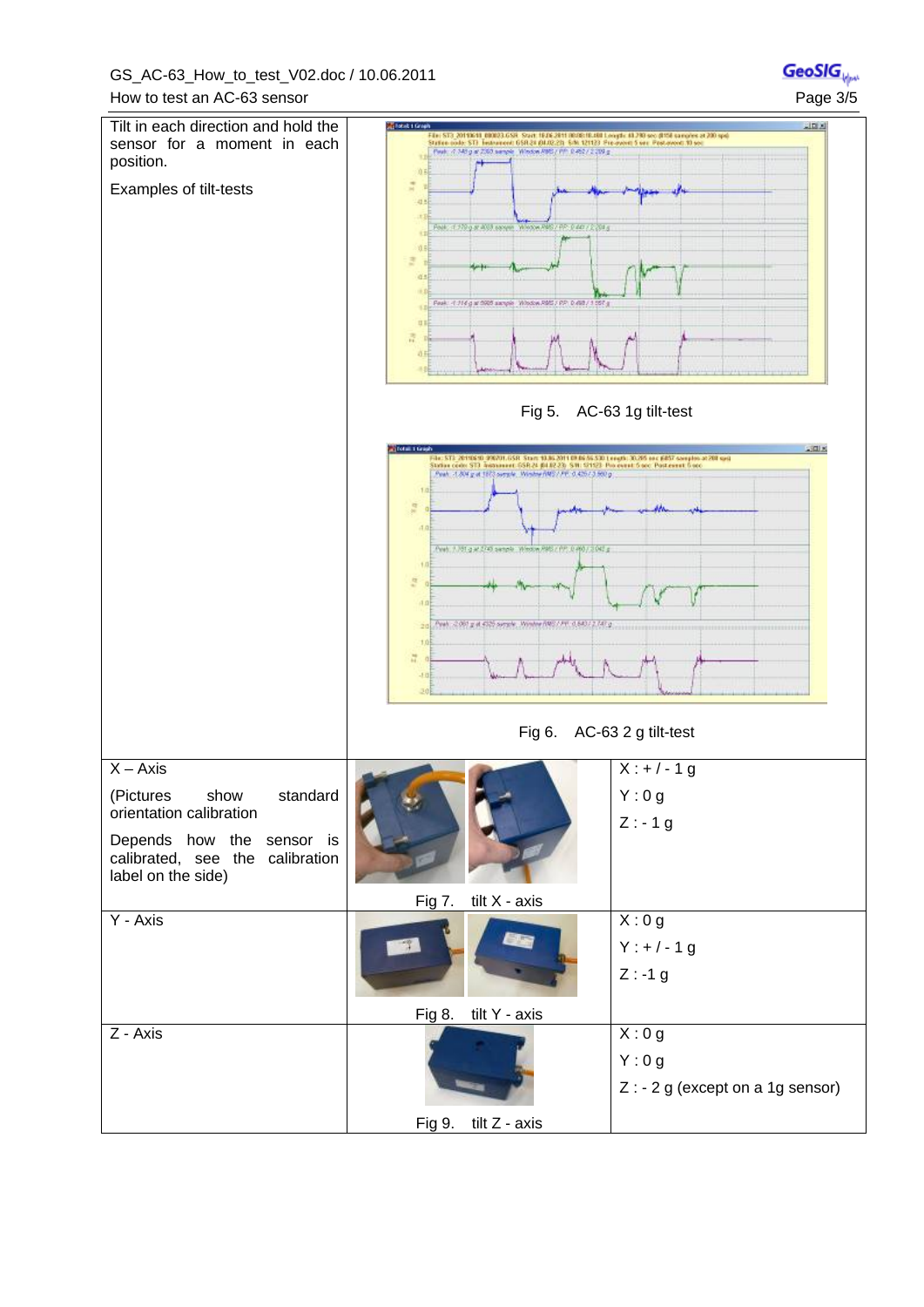## **3. Eventtest**  By shaking in each direction you can check if the sensor reacts properly and can reach the fullrange. Fig 10. shaking in X direction\* Fig 11. shaking in Y direction\* Fig 12. shaking in Z direction\* \* depends how the sensor is calibrated, check the label on the side of the sensor